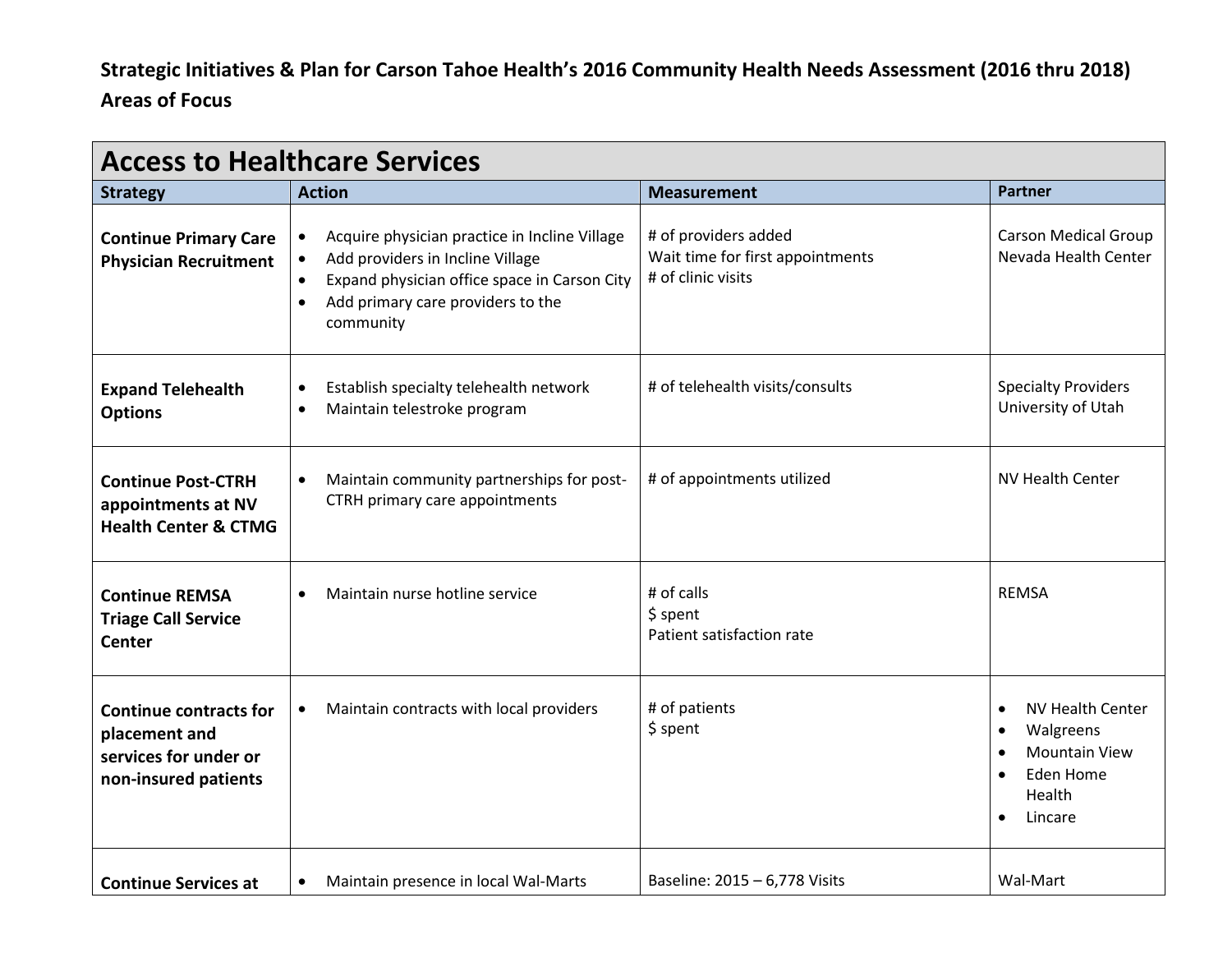| <b>Wal-Mart Retail Clinics</b>          | Pilot DOT assessments to Gardnerville Wal-<br>Mart<br>Expand hours of service at Gardnerville and<br><b>Market Street Wal-Marts</b> | # of visits |                                                                          |
|-----------------------------------------|-------------------------------------------------------------------------------------------------------------------------------------|-------------|--------------------------------------------------------------------------|
| <b>Explore mobile clinic</b><br>service | Evaluate the need for mobile clinic services<br>in the community                                                                    | # of visits | Boys & Girls Club<br>Carson City Health<br>$\bullet$<br>& Human Services |

## **Cancer**

| <b>Strategy</b>                                                                                                              | <b>Action</b>                                                                                                                                                                                                                          | <b>Measurement</b>                                                                                        | <b>Partner</b>                                                                        |
|------------------------------------------------------------------------------------------------------------------------------|----------------------------------------------------------------------------------------------------------------------------------------------------------------------------------------------------------------------------------------|-----------------------------------------------------------------------------------------------------------|---------------------------------------------------------------------------------------|
| <b>Continue University of</b><br><b>Utah Health Care</b><br>(UUHC)/Huntsman<br><b>Cancer Institute</b><br><b>Affiliation</b> | Recruit a full time oncologist<br>$\bullet$<br>Explore physician services arrangements<br>$\bullet$<br>with other oncology group<br>Expand clinical trial offerings<br>$\bullet$<br>Develop Bone Marrow Transplant clinic<br>$\bullet$ | # of referrals to UUHC<br># of second opinions<br># of clinical trial enrollments<br># of providers added | University of Utah<br>Health Care &<br><b>Huntsman Cancer</b><br>Institute            |
| <b>Continue HopeFest</b><br>Event                                                                                            | Maintain fundraising focus for local cancer<br>$\bullet$<br>patients                                                                                                                                                                   | # of patients supported                                                                                   | Local businesses and<br>community                                                     |
| <b>Promote Lung Cancer</b><br><b>Screening program</b>                                                                       | Identify new physician champion<br>$\bullet$<br>Develop marketing campaign<br>$\bullet$                                                                                                                                                | Baseline: 2015 - 36 patients<br># of screenings                                                           | <b>Tahoe Carson</b><br>$\bullet$<br>Radiology<br><b>Mountain Medical</b><br>Pulmonary |
| Evaluate skin cancer<br>screening program                                                                                    | Identify providers to participate<br>$\bullet$<br>Develop marketing campaign<br>$\bullet$                                                                                                                                              | # of screenings                                                                                           |                                                                                       |
| <b>Promote Carson Tahoe</b><br><b>Breast Center</b>                                                                          | Install 3-D breast tomosynthesis<br>$\bullet$<br>Add a breast health nurse navigator<br>$\bullet$<br>Add 2 <sup>nd</sup> fellowship trained breast                                                                                     | # of screening mammograms                                                                                 | <b>Tahoe Carson</b><br>Radiology                                                      |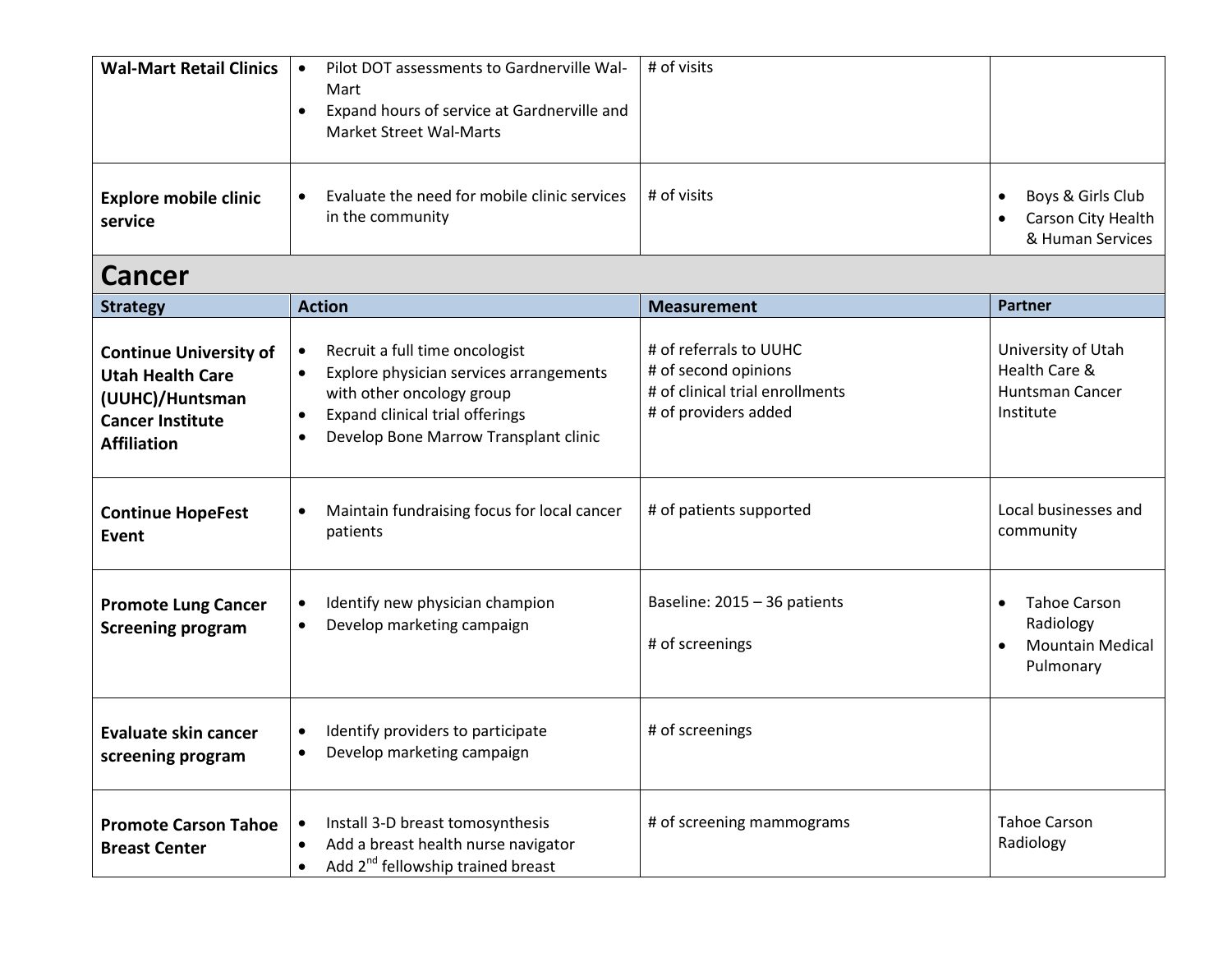|                                                    | mammographer<br>Provide discounted mammos in October as<br>$\bullet$<br>part of breast health awareness<br>Mammo screening education campaign<br>$\bullet$                                                                                                                   |                                                                                                                                                                                                                                                                                   |                                                                      |
|----------------------------------------------------|------------------------------------------------------------------------------------------------------------------------------------------------------------------------------------------------------------------------------------------------------------------------------|-----------------------------------------------------------------------------------------------------------------------------------------------------------------------------------------------------------------------------------------------------------------------------------|----------------------------------------------------------------------|
| <b>Continue Tobacco</b><br>cessation classes       | Maintain current classes<br>$\bullet$<br>Make referrals to 1-800-QUIT-NOW<br>$\bullet$<br>Begin smoking cessation conversations in<br>$\bullet$<br>physician offices, emergency department,<br>and with inpatients                                                           | Baseline: 2015 - 104 interested with 34<br>finishing a 7-week session<br># of attendees<br># of referrals                                                                                                                                                                         | State of Nevada<br>Physician Offices<br>Hospitalists<br>ED providers |
| <b>Diabetes</b>                                    |                                                                                                                                                                                                                                                                              |                                                                                                                                                                                                                                                                                   |                                                                      |
| <b>Strategy</b>                                    | <b>Action</b>                                                                                                                                                                                                                                                                | <b>Measurement</b>                                                                                                                                                                                                                                                                | <b>Partner</b>                                                       |
| <b>Continue Public</b><br><b>Education Classes</b> | Continue the following:<br>$\bullet$<br>Diabetes Support Group<br><b>Evening Class for Diabetes Education</b><br>Diabetes Awareness Month Educational Series                                                                                                                 | Baseline: 2015 (Sept - Dec) - 14 attendees<br>Baseline: 2015 (Sept class) - 6 patients and 3<br>family members<br>Baseline: $11/19/2015 - 20$ people attended<br>11/12/2015 - 20 people attended                                                                                  |                                                                      |
|                                                    | Carson Tahoe Medical Group Monthly Diabetes<br><b>Wellness Sessions</b><br><b>CDC National Diabetes Prevention Program</b><br>Promote program to primary care<br>physicians<br>Education offerings to primary care<br>providers on early identification of pre-<br>diabetics | $11/5/2015 - 33$ people attended<br>Baseline: 2015 - 94 attendees<br>Baseline: 2015 - 5 staff members trained as<br>lifestyle coaches to teach the CDC's curriculum.<br>The first Diabetes Prevention Program<br>launched in February 2016 with 9 participants.<br># of attendees |                                                                      |
| <b>Develop Diabetes</b><br><b>Services</b>         | Recruit Endocrinology providers<br>$\bullet$<br>Explore creation of a comprehensive<br>$\bullet$                                                                                                                                                                             | # of providers added<br># of patients                                                                                                                                                                                                                                             |                                                                      |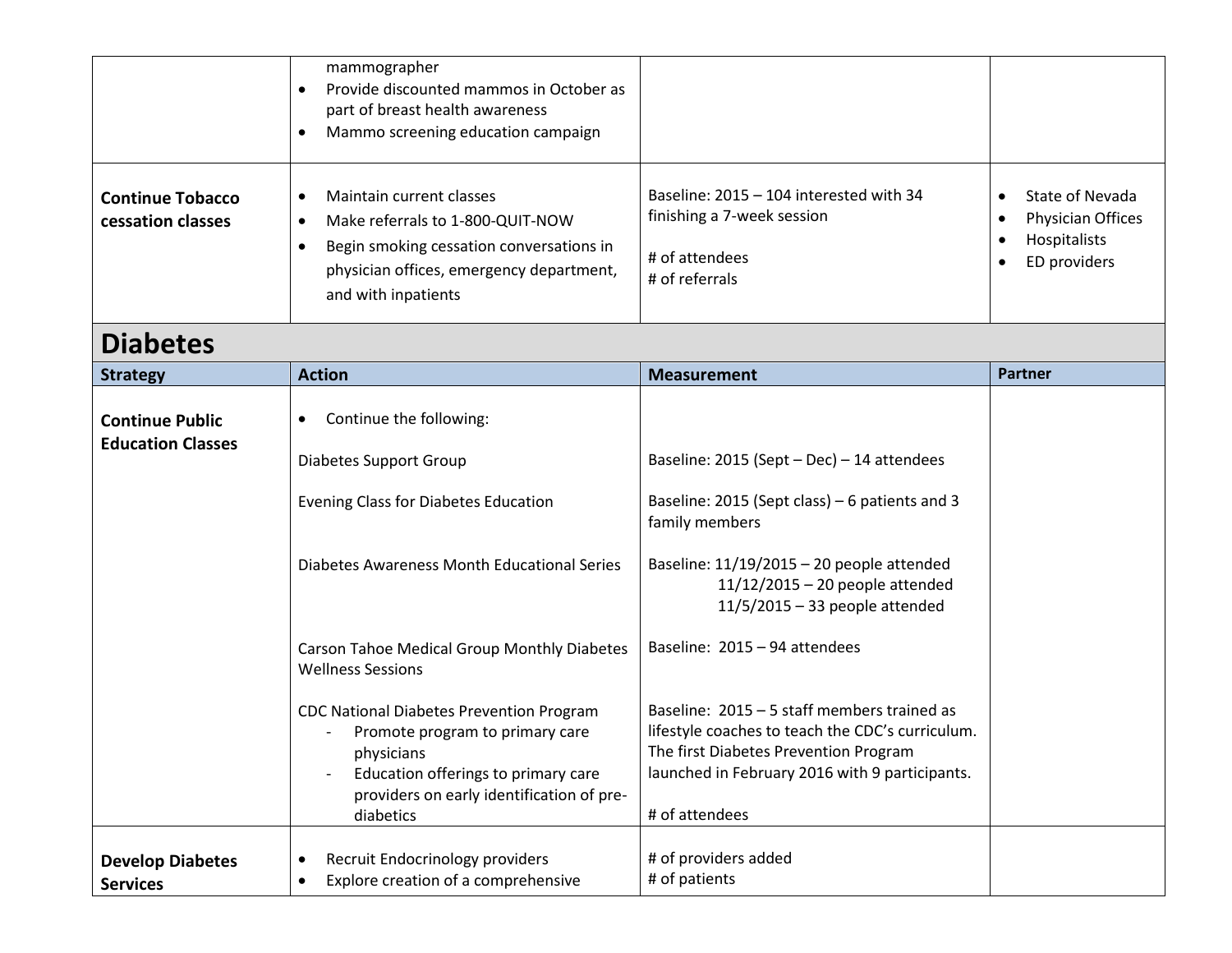|                                                                             | "diabetes center"<br>Explore expansion of endocrinology to<br>$\bullet$<br>Reno, Dayton, and Douglas<br>Implement population health management<br>software<br>Implement direct calls to patients with<br>$\bullet$<br>A1C's > 9       | # of patient calls                    |                                                                                        |  |
|-----------------------------------------------------------------------------|---------------------------------------------------------------------------------------------------------------------------------------------------------------------------------------------------------------------------------------|---------------------------------------|----------------------------------------------------------------------------------------|--|
| <b>Promote Center for</b><br><b>Wound Healing</b>                           | Add Integrated Community Wound Care<br>٠<br>Program<br>Promote Wound Care Week Awareness<br>including diabetes focused visits to local<br>primary care offices                                                                        | # of patients<br># of offices visited | <b>Carson Nursing</b><br>$\bullet$<br>and Rehab<br>Ormsby<br>Primary care<br>providers |  |
| <b>Mental Health</b>                                                        |                                                                                                                                                                                                                                       |                                       |                                                                                        |  |
| <b>Strategy</b>                                                             | <b>Action</b>                                                                                                                                                                                                                         | <b>Measurement</b>                    | <b>Partner</b>                                                                         |  |
| <b>Skilled Nursing and</b><br><b>Memory Care Facility</b><br>in development | New Facility to open in November 2017<br>$\bullet$                                                                                                                                                                                    | # of beds/census                      | <b>Prestige Care</b>                                                                   |  |
| <b>Increase BHS inpatient</b><br>beds                                       | Increase chemical dependency beds by 6.<br>CTH now has 20 adult psych beds, 16<br>chemical dependency beds and 16 geri<br>psych beds. The beds are licensed to "flex"<br>depending on community need.<br>Recruit additional providers | # of patients<br># of providers added |                                                                                        |  |
| Participate in regional<br>mental health<br>collaborative                   | Continue super utilizers meeting<br>$\bullet$<br>Add Churchill County to the collaborative<br>$\bullet$                                                                                                                               | # of frequent users                   | <b>Carson City</b><br>٠<br>Douglas County<br>Lyon County<br>Churchill County<br>٠      |  |
|                                                                             |                                                                                                                                                                                                                                       | # of patients                         |                                                                                        |  |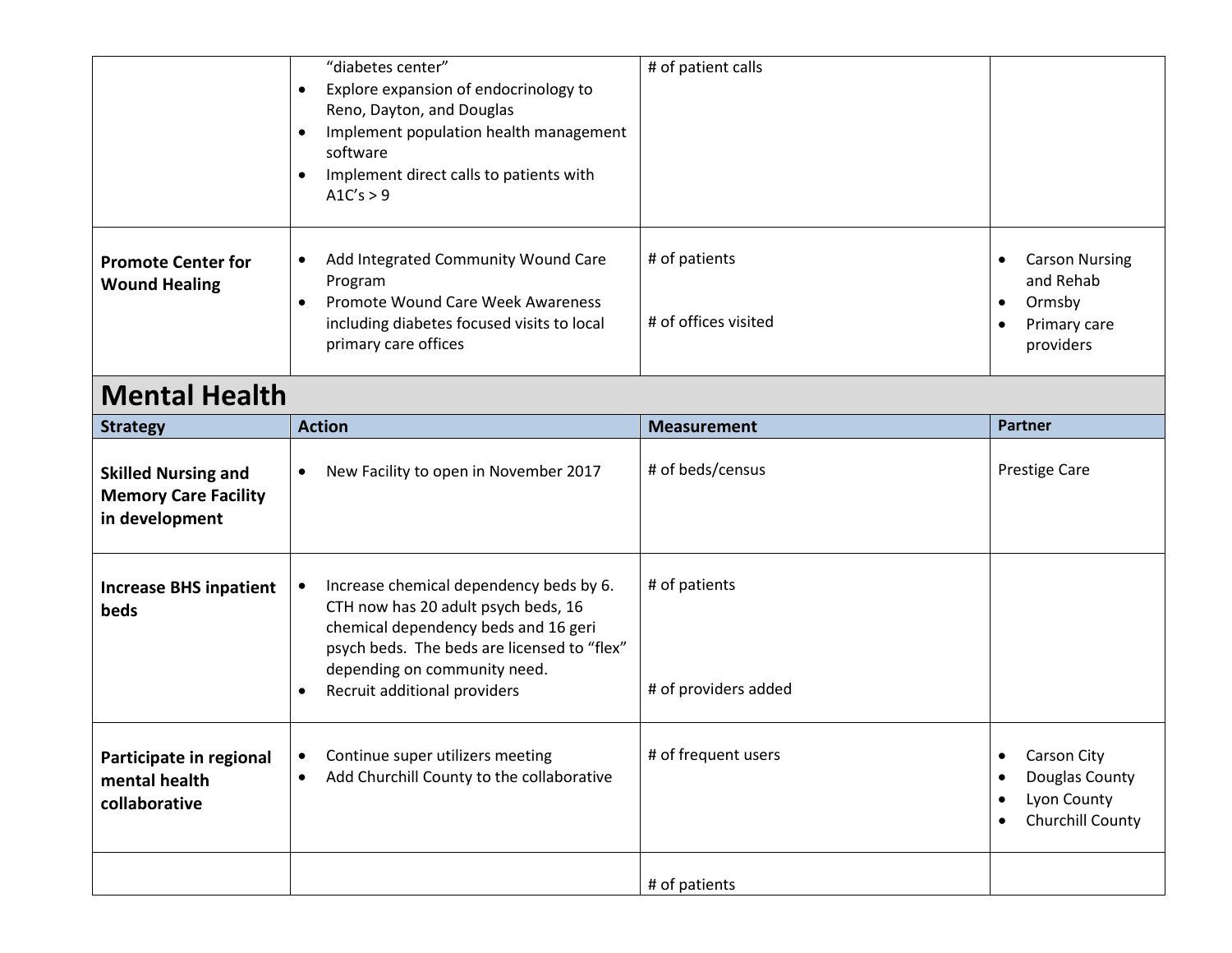| <b>Open Crisis Triage</b><br>Center                   | Add a 10 bed locked unit<br>$\bullet$                                                                                                                                                            |                                                                                                                                                     | First responders<br>$\bullet$<br>Carson City Sheriff<br>& Jail |
|-------------------------------------------------------|--------------------------------------------------------------------------------------------------------------------------------------------------------------------------------------------------|-----------------------------------------------------------------------------------------------------------------------------------------------------|----------------------------------------------------------------|
| <b>Infant Health</b>                                  |                                                                                                                                                                                                  |                                                                                                                                                     |                                                                |
| <b>Strategy</b>                                       | <b>Action</b>                                                                                                                                                                                    | <b>Measurement</b>                                                                                                                                  | <b>Partner</b>                                                 |
| <b>Maintain Baby Friendly</b><br><b>Certification</b> | Prepare for re-survey that occurs in Spring<br>$\bullet$<br>2018<br>Add Lactation phone line<br>$\bullet$<br>Increase Lactation consultants who are<br>$\bullet$<br>certified                    | Pass Survey<br># of calls<br># of Consultants<br># of visits                                                                                        | OB/GYNs                                                        |
| <b>Support MOMS</b><br>prenatal clinic                | Explore expansion of hours<br>$\bullet$<br>Provide food drives and baby clothing swap<br>$\bullet$<br>opportunities                                                                              | Baseline: 2015 - 1,883 Nurse Visits; 1,962<br>Doctor Visits; and 401 New Patients<br># of visits                                                    | OB/GYNs                                                        |
| <b>Offer Health Institute</b><br>educational programs | Continue the following:<br>$\bullet$<br>Pelvic Floor Strengthening Class<br><b>Continue Breastfeeding Support</b><br>Add the following:<br><b>Childbirth Classes</b><br><b>Newborn Education</b> | Baseline: 2015 - 96 participants<br>Baseline: 2015 - 1425 participants<br># of participants<br># of participants                                    |                                                                |
| <b>Expansion of Delivery</b><br><b>Service Area</b>   | Explore expansion of infant health services<br>$\bullet$<br>to Dayton                                                                                                                            | Baseline: PSA, Market Share OB Other 78.3% in<br>2015; Normal Newborns 77.1% in 2015; and OB<br>Deliveries 74.1% in 2015<br>Market share percentage | <b>Carson Medical Group</b>                                    |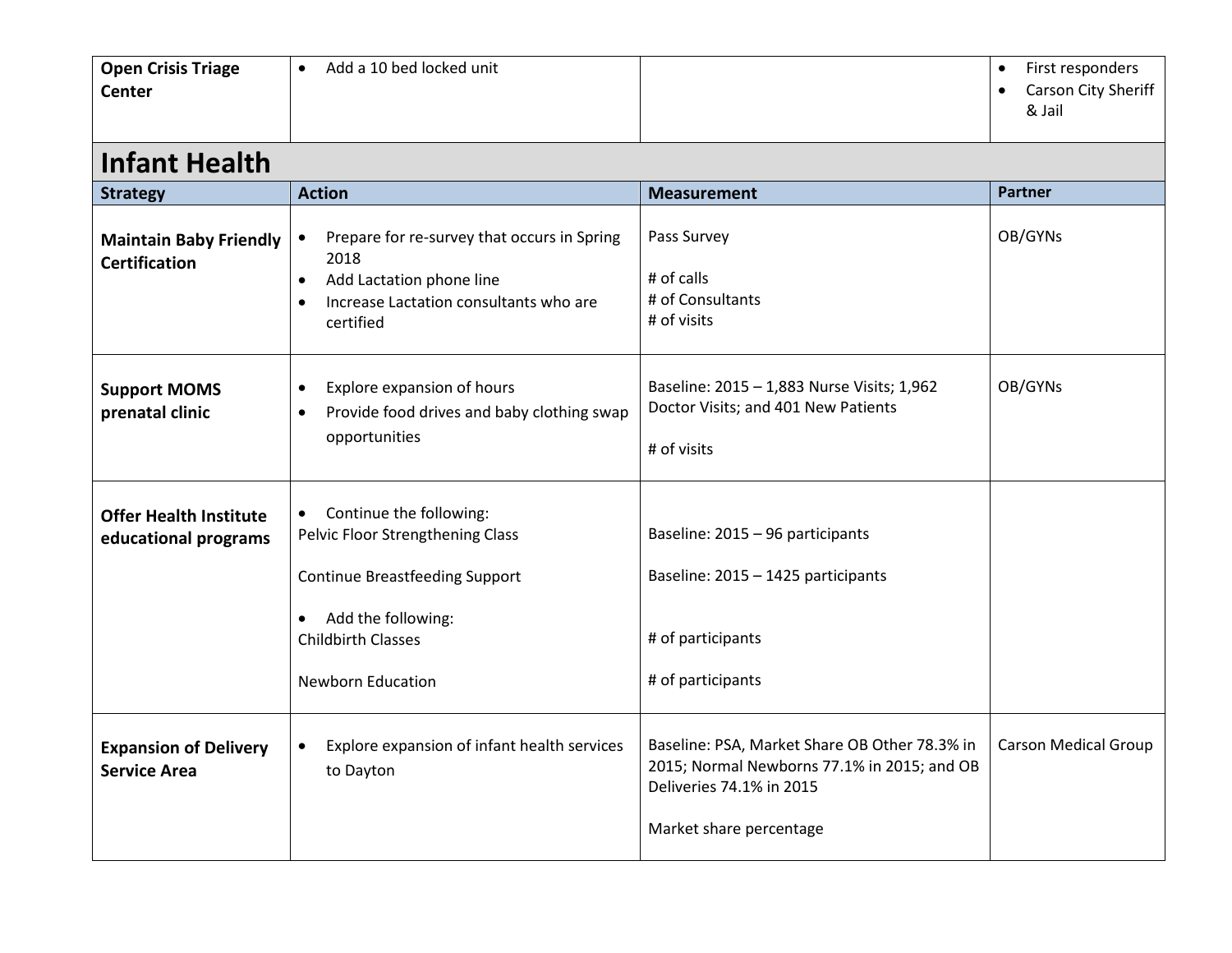## **Nutrition, Physical Activity, & Weight**

|                                                       | $\mathbf{r}$ and $\mathbf{r}$ and $\mathbf{r}$ and $\mathbf{r}$ and $\mathbf{r}$ and $\mathbf{r}$ and $\mathbf{r}$                                                                                                                                                                                                                                                                                                                           |                                                                                            |                                                                                                                    |
|-------------------------------------------------------|----------------------------------------------------------------------------------------------------------------------------------------------------------------------------------------------------------------------------------------------------------------------------------------------------------------------------------------------------------------------------------------------------------------------------------------------|--------------------------------------------------------------------------------------------|--------------------------------------------------------------------------------------------------------------------|
| <b>Strategy</b>                                       | <b>Action</b>                                                                                                                                                                                                                                                                                                                                                                                                                                | <b>Measurement</b>                                                                         | <b>Partner</b>                                                                                                     |
| <b>Expand Community</b><br>Garden                     | Install hoop houses<br>$\bullet$<br>Develop educational programming<br>$\bullet$<br>Donate items grown in the garden<br>$\bullet$                                                                                                                                                                                                                                                                                                            | Amount of fresh produce                                                                    | <b>Urban Roots</b>                                                                                                 |
| <b>Maintain Walking</b><br>trails on RMC campus       | Continue marketing walking trails                                                                                                                                                                                                                                                                                                                                                                                                            | # of participants                                                                          |                                                                                                                    |
| <b>Sponsor of various</b><br>walk/run events          | Sponsor various events<br>$\bullet$                                                                                                                                                                                                                                                                                                                                                                                                          | # of sponsorships                                                                          |                                                                                                                    |
| <b>Offer Healthy Cooking</b><br><b>Classes</b>        | Continue the following:<br>$\bullet$<br><b>Intuitive Eating</b><br><b>Family Meal Planning</b><br>Add the following:<br>Mediterranean Diet                                                                                                                                                                                                                                                                                                   | Baseline: 2015 - 104 participants<br>Baseline: 2015 - 62 participants<br># of participants |                                                                                                                    |
| <b>Offer Health Institute</b><br>educational programs | Provide education to individuals and<br>$\bullet$<br>families on meal prep and food security<br>Explore expansion of communities served<br>$\bullet$<br>by educational programs<br>Add weight loss program with fitness &<br>$\bullet$<br>eating habits<br>Add youth activities with nutrition<br>$\bullet$<br>education<br>Add brown bag lunch series with local<br>$\bullet$<br>businesses<br>Continue the following:<br>$\bullet$<br>Yoga | # of participants<br>Baseline: 2015 - 1982 participants                                    | <b>Primary Care</b><br>$\bullet$<br>providers include<br>pediatricians<br>Schools<br>$\bullet$<br>Local businesses |